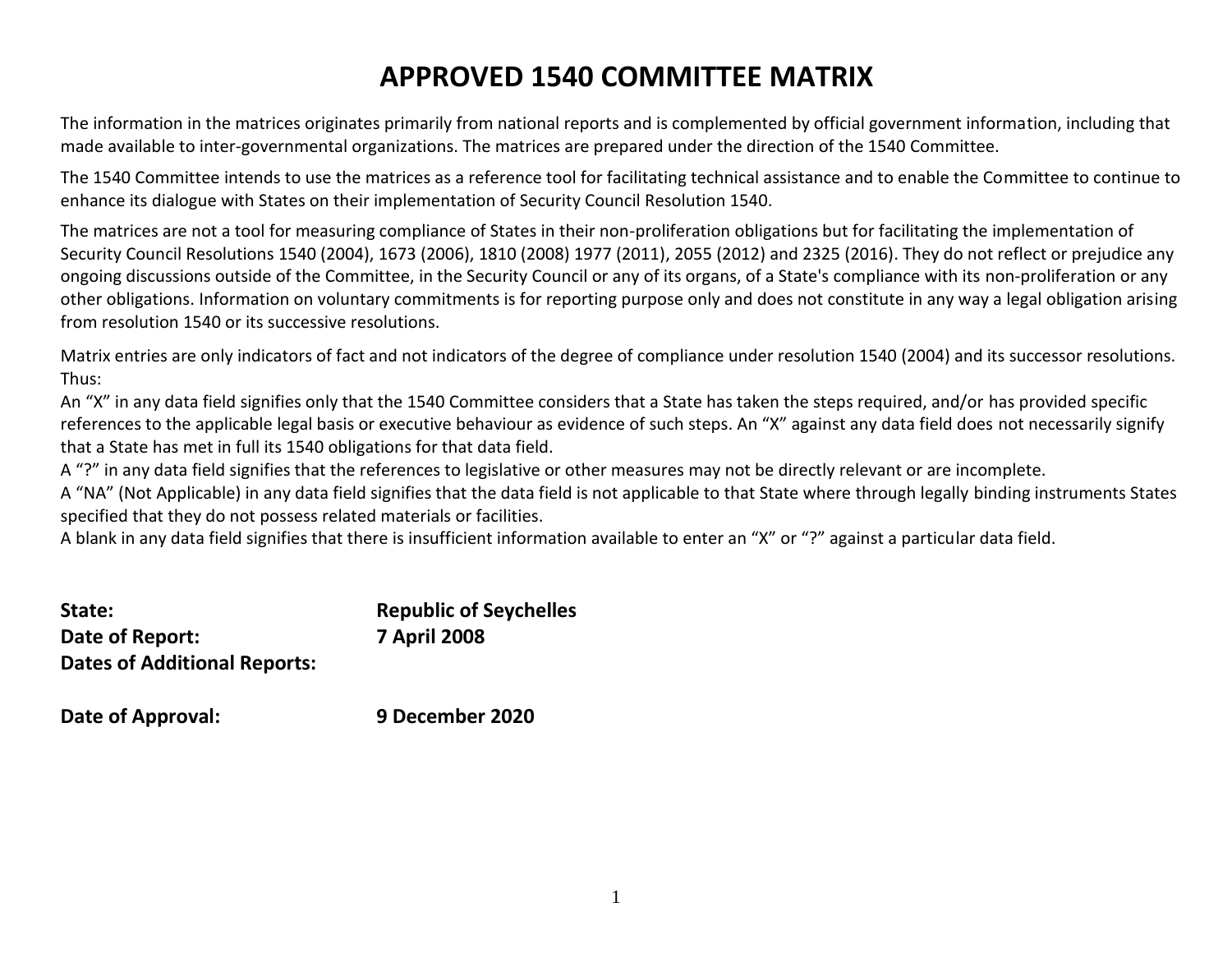## **I. OP 1 and related matters from OP 5, OP 8 (a), (b), (c) and OP10**

|                | <b>Adherence to legally binding</b><br>instruments, membership of<br>organisations, participation<br>in arrangements and<br>statements made. | Relevant information (i.e. signing, deposit of instrument of accession, ratification, etc) |  |  |  |  |  |
|----------------|----------------------------------------------------------------------------------------------------------------------------------------------|--------------------------------------------------------------------------------------------|--|--|--|--|--|
| 1              | Nuclear Non-<br><b>Proliferation Treaty</b><br>(NPT)                                                                                         | Deposit 12 March 1985                                                                      |  |  |  |  |  |
| 2              | <b>Nuclear Weapons Free</b><br>Zone/ Protocol(s)                                                                                             | Pelindaba Treaty: Deposit 23 May 2014                                                      |  |  |  |  |  |
| 3              | International<br>Convention for the<br>Suppression of Acts of<br>Nuclear Terrorism                                                           | Signed 7 October 2005                                                                      |  |  |  |  |  |
| 4              | Convention on Physical<br><b>Protection of Nuclear</b><br>Material (CPPNM)                                                                   | Deposit 13 August 2003                                                                     |  |  |  |  |  |
| 5              | 2005 Amendment to the<br><b>CPPNM</b>                                                                                                        | Deposit 9 January 2006                                                                     |  |  |  |  |  |
| 6              | Comprehensive Nuclear-<br>Test-Ban Treaty (CTBT)<br>(not in force)                                                                           | Deposit 13 April 2004                                                                      |  |  |  |  |  |
| $\overline{7}$ | Chemical Weapons<br>Convention (CWC)                                                                                                         | Deposit 7 April 1993                                                                       |  |  |  |  |  |
| 8              | <b>Biological Weapons</b><br>Convention (BWC)                                                                                                | Deposit 11 October 1979                                                                    |  |  |  |  |  |
| 9              | Geneva Protocol of 1925                                                                                                                      |                                                                                            |  |  |  |  |  |
| 10             | 1997 International<br>Convention for the<br><b>Suppression of Terrorist</b><br><b>Bombings</b>                                               | Deposit 22 August 2003                                                                     |  |  |  |  |  |
| 11             | 1999 International<br>Convention for the<br>Suppression of the<br><b>Financing of Terrorism</b>                                              | Deposit 30 March 2004                                                                      |  |  |  |  |  |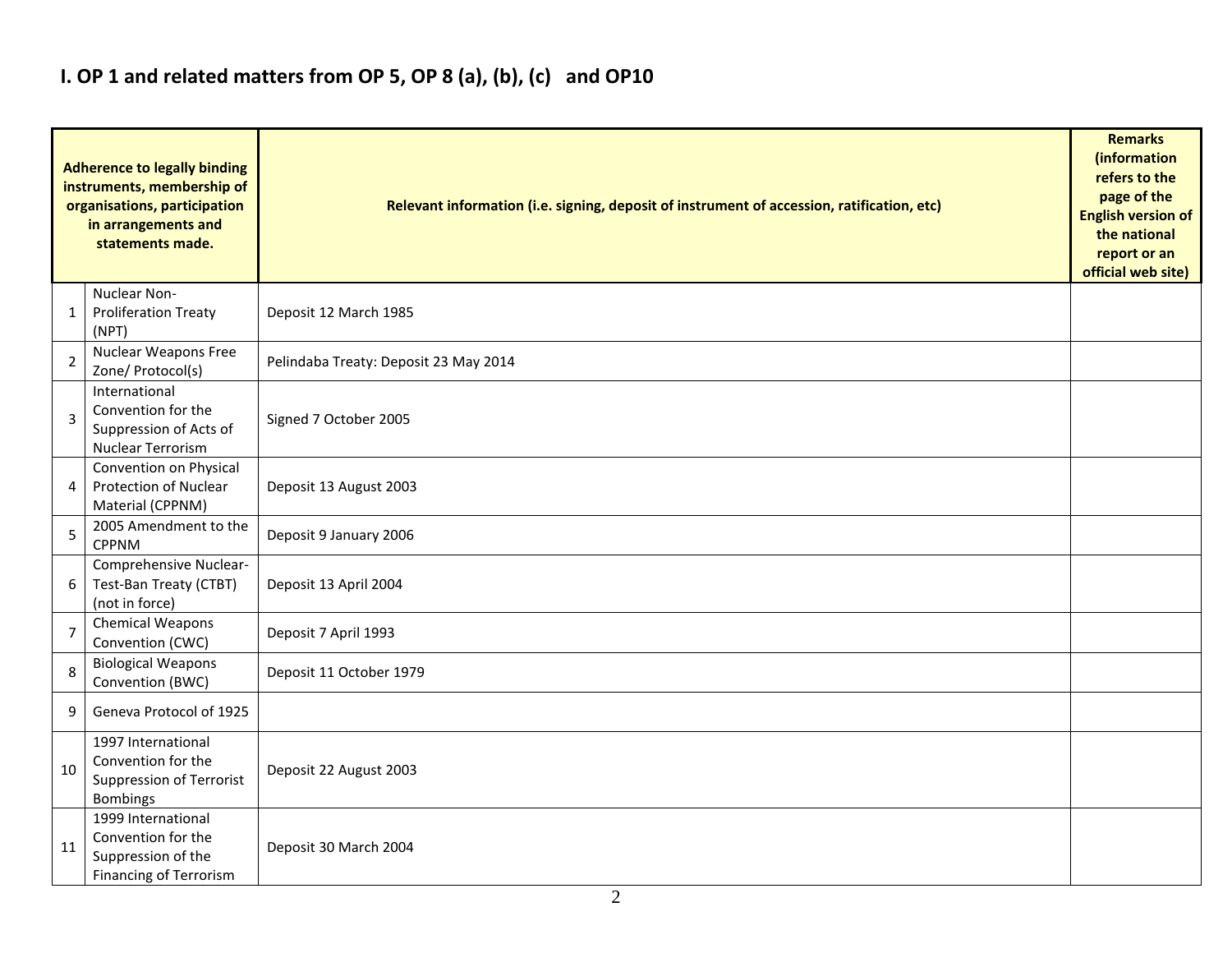|    | 2005 Protocol to the        |                                                                                                                              |  |
|----|-----------------------------|------------------------------------------------------------------------------------------------------------------------------|--|
|    | Convention for the          |                                                                                                                              |  |
| 12 | suppression of unlawful     |                                                                                                                              |  |
|    | acts against the safety of  |                                                                                                                              |  |
|    | maritime navigation         |                                                                                                                              |  |
|    | 2005 Protocol to the        |                                                                                                                              |  |
|    | Protocol for the            |                                                                                                                              |  |
| 13 | suppression of unlawful     |                                                                                                                              |  |
|    | acts against the safety of  |                                                                                                                              |  |
|    | fixed platforms located     |                                                                                                                              |  |
|    | on the continental shelf    |                                                                                                                              |  |
|    | 2010 Convention on the      |                                                                                                                              |  |
|    | Suppression of Unlawful     |                                                                                                                              |  |
| 14 | Acts Relating to            |                                                                                                                              |  |
|    | <b>International Civil</b>  |                                                                                                                              |  |
|    | Aviation                    |                                                                                                                              |  |
|    | Other relevant regional     |                                                                                                                              |  |
| 15 | legally binding             | OAU Convention on the Prevention and Combating of Terrorism, deposit 5 August 2003                                           |  |
|    | instruments                 |                                                                                                                              |  |
| 16 | <b>International Atomic</b> | <b>Since 2003</b>                                                                                                            |  |
|    | Energy Agency (IAEA)        |                                                                                                                              |  |
|    |                             | Global Initiative to Combat Nuclear Terrorism (GICNT)                                                                        |  |
| 17 | Directly relevant           | WCO Framework of Standards to Secure and Facilitate Global Trade (since April 2010)                                          |  |
|    | Arrangements                | The Hague Code of Conduct (HCOC) since 22 November 2002                                                                      |  |
|    |                             |                                                                                                                              |  |
|    | Statement on non-           |                                                                                                                              |  |
| 18 | provision of WMD and        | State reports that it has a "Policy not to provide any kind of support to non-State bodies that attempt to develop, acquire, |  |
|    | related materials to        | manufacture, transport and use WMD".                                                                                         |  |
|    | non-State actors            |                                                                                                                              |  |
|    |                             | African Union (AU)                                                                                                           |  |
|    |                             | Southern African Development Community (SADC)                                                                                |  |
|    |                             | Common Market for Eastern and Southern Africa (COMESA)                                                                       |  |
|    |                             | Eastern and Southern Africa 'Anti-Money' Laundering Group (ESAAMLG)                                                          |  |
|    | Membership in relevant      | Egmont Group of Financial Intelligence Units                                                                                 |  |
|    | international, regional     | International Maritime Organization (IMO)                                                                                    |  |
| 19 | or sub-regional             | World Health Organization (WHO)                                                                                              |  |
|    | organisations               | World Customs Organization (WCO)                                                                                             |  |
|    |                             | World Organisation for Animal Health (OIE)                                                                                   |  |
|    |                             | International Criminal Police Organization (INTERPOL)                                                                        |  |
|    |                             | State party to the 2005 Revised Cotonou Agreement, as revised (ACP member)                                                   |  |
|    |                             |                                                                                                                              |  |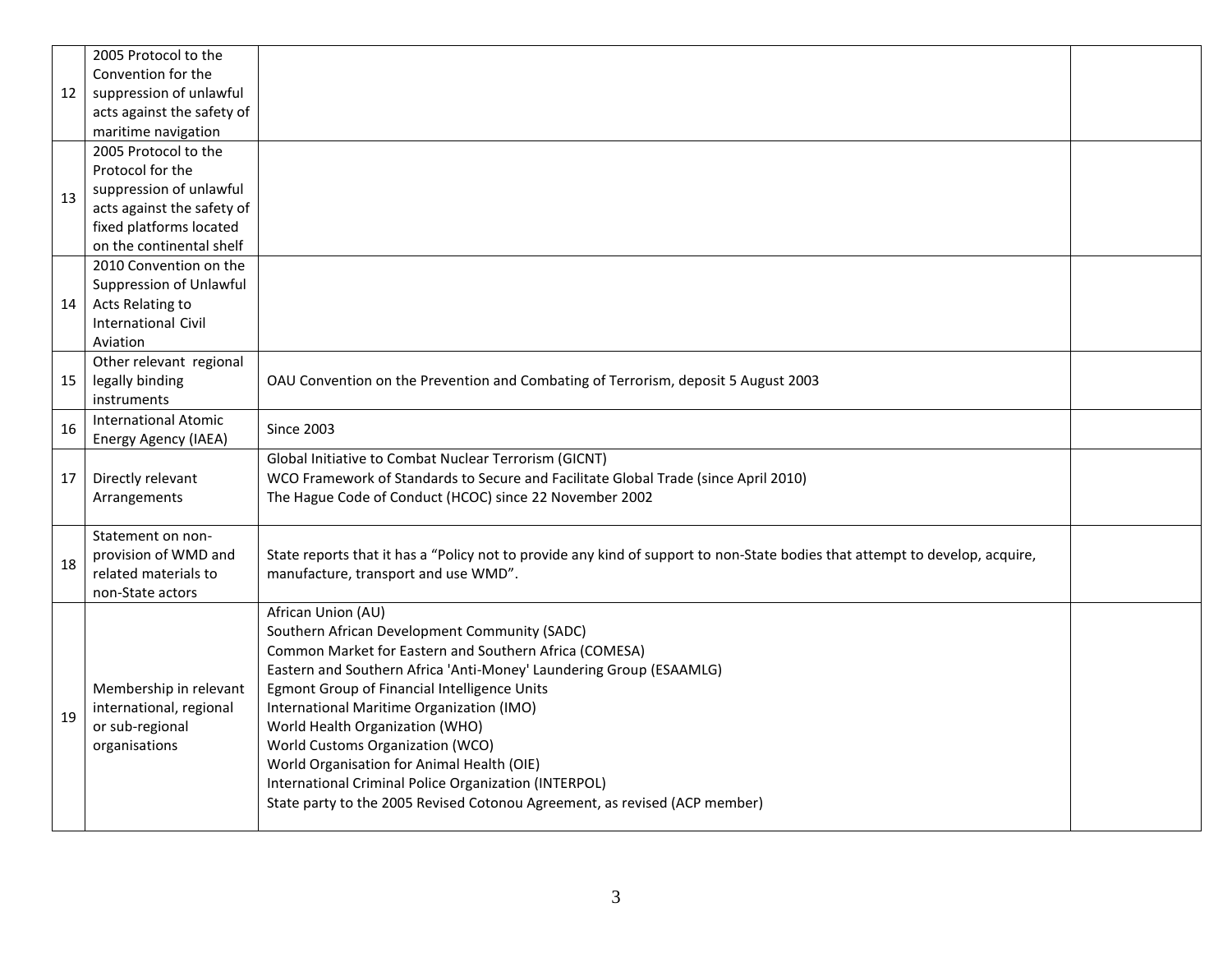### **II. OP 2 - Nuclear Weapons (NW), Chemical Weapons (CW) and Biological Weapons (BW)**

| <b>National legislation which</b><br>prohibits persons or entities |                                             |    |              |                       | <b>National legal framework</b>                                                                                                                             | <b>Enforcement and civil/criminal penalties</b> |                   |                           |                                                                                                           |                |
|--------------------------------------------------------------------|---------------------------------------------|----|--------------|-----------------------|-------------------------------------------------------------------------------------------------------------------------------------------------------------|-------------------------------------------------|-------------------|---------------------------|-----------------------------------------------------------------------------------------------------------|----------------|
|                                                                    | to engage in one of the                     |    | $X$ /?       |                       | Source document of national implementation                                                                                                                  | $X$ /?                                          |                   |                           |                                                                                                           | <b>Remarks</b> |
|                                                                    | following activities and its<br>enforcement | N. | $\mathbf{c}$ | $\mathbf{B}$<br>w w w | law                                                                                                                                                         | N.<br>W                                         | $\mathbf{C}$<br>W | $\mathbf{B}$<br>W         | <b>Source document</b>                                                                                    |                |
|                                                                    |                                             |    |              |                       | NW:<br>Explosives Act, as amended, Section 4(1)<br>(manufacture explosives without authority)                                                               |                                                 |                   |                           | NW:<br>Explosives Act, as amended, Section 4(2)                                                           |                |
| $\mathbf{1}$                                                       | manufacture                                 | ?  | ?            |                       | CW:<br>Explosives Act, as amended, Section 4(1)<br>Firearms and Ammunition Act, as amended,<br>Part II(9) (manufacture of firearms and<br>ammunition)       | ?                                               | ŗ                 |                           | CW:<br>Explosives Act, as amended, Section 4(2)<br>Firearms and Ammunition Act, as amended,<br>Part II(9) |                |
| $\overline{2}$                                                     | acquire                                     | Χ  | X            | $\mathsf{X}$          | NW/CW/BW:<br>Prevention of terrorism Act 7 of 2004, Section<br>15(c) (accumulates weapons)                                                                  | X                                               | $\mathsf{X}$      | $\mathsf{x}$              | NW/CW/BW:<br>Prevention of terrorism Act 7 of 2004, Section<br>15                                         |                |
| 3                                                                  | possess                                     | X  | X            | $\mathsf{X}$          | NW/CW/BW:<br>Prevention of terrorism Act 7 of 2004, Section<br>15                                                                                           | X                                               | $\mathsf{X}$      | $\boldsymbol{\mathsf{X}}$ | NW/CW/BW:<br>Prevention of terrorism Act 7 of 2004, Section<br>15                                         |                |
| 4                                                                  | develop                                     |    |              |                       |                                                                                                                                                             |                                                 |                   |                           |                                                                                                           |                |
| 5                                                                  | transport                                   | ?  | ?            |                       | NW:<br>Explosives Act, as amended, Section 7(1)<br>(convey), Part IV (permit to transport<br>explosives)<br>CW:<br>Explosives Act, as amended, Section 7(1) |                                                 | ?                 |                           | NW:<br>Explosives Act, as amended, Section 7(2)<br>CW:<br>Explosives Act, as amended, Section 7(2)        |                |
|                                                                    |                                             |    |              |                       | NW/CW/BW:<br>Prevention of terrorism Act 7 of 2004, Section                                                                                                 |                                                 |                   |                           | NW/CW/BW:<br>Prevention of terrorism Act 7 of 2004, Section                                               |                |
| 6                                                                  | transfer                                    | X  | X            | $\mathsf{X}$          | 12 (provides any weapon to terrorist or group)                                                                                                              | X                                               | X                 | $\boldsymbol{\mathsf{X}}$ | 12                                                                                                        |                |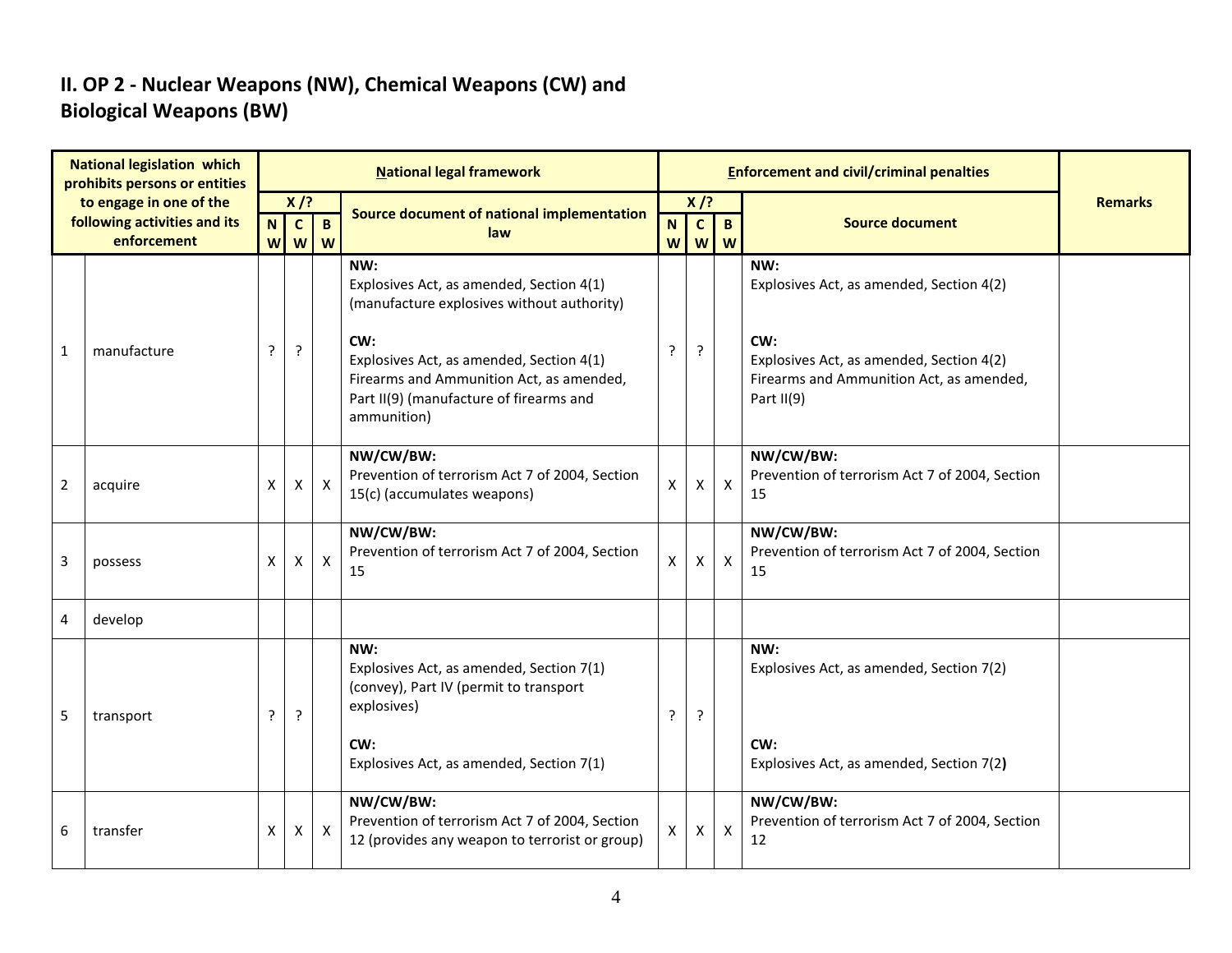|              | use                                                                       | X                  | X                  | $\mathsf{X}$ | NW/CW/BW:<br>Prevention of terrorism Act 7 of 2004, Part III,<br>Section 4 (for terrorist purposes)<br>The Penal Act, as amended, Chapter V            | X                  | X | $\mathsf{X}$    | NW/CW/BW:<br>Prevention of terrorism Act 7 of 2004, Part III,<br>Section 4<br>The Penal Act, as amended, Chapter VI                                                     |  |
|--------------|---------------------------------------------------------------------------|--------------------|--------------------|--------------|--------------------------------------------------------------------------------------------------------------------------------------------------------|--------------------|---|-----------------|-------------------------------------------------------------------------------------------------------------------------------------------------------------------------|--|
| 8            | attempt to engage in<br>abovementioned<br>activities                      | $\pmb{\mathsf{X}}$ | $\pmb{\mathsf{X}}$ | $\mathsf{X}$ | NW/CW/BW:<br>Prevention of terrorism Act 7 of 2004, Section<br>20 (attempts to commit)                                                                 | $\pmb{\mathsf{X}}$ | X | $\mathsf{\chi}$ | NW/CW/BW:<br>Prevention of terrorism Act 7 of 2004 (for<br>terrorist purposes), Part III (10-20)                                                                        |  |
| $\mathbf{q}$ | participate as an<br>accomplice in<br>abovementioned<br>activities        | X                  | $\mathsf{X}$       | $\mathsf{X}$ | NW/CW/BW:<br>Prevention of terrorism Act 7 of 2004, Part III<br>(10-20 (for terrorist purposes)<br>The Penal Act, as amended, Chapter V                | X                  | X | $\mathsf{x}$    | NW/CW/BW:<br>Prevention of terrorism Act 7 of 2004<br>(for terrorist purposes), Part III (10-20)<br>The Penal Act, as amended, Chapter VI                               |  |
| 10           | assist in<br>abovementioned<br>activities                                 | X                  | X                  | $\mathsf{X}$ | NW/CW/BW:<br>Prevention of terrorism Act 7 of 2004, Part III<br>(10-20) (for terrorist purposes)<br>The Penal Act, as amended, Chapter V               | X                  | X | $\mathsf{X}$    | NW/CW/BW:<br>Prevention of terrorism Act 7 of 2004<br>(for terrorist purposes), Part III (10-20)<br>The Penal Act, as amended, Chapter VI                               |  |
| 11           | finance<br>abovementioned<br>activities                                   | X                  | Χ                  | $\mathsf{X}$ | NW/CW/BW:<br>Prevention of terrorism Act.2004, Part III (5-9)<br>(funds/property for terrorist purposes)<br>Anti-Money Laundering Act 2006, as amended | X                  | X | $\pmb{\times}$  | NW/CW/BW:<br>Anti-Money Laundering Act 2006, as amended<br>/ Financial Intelligence Unit<br>Prevention of terrorism Act.2004<br>(for terrorist purposes) Part III (5-9) |  |
| 12           | abovementioned<br>activities related to<br>means of delivery <sup>1</sup> |                    |                    |              |                                                                                                                                                        |                    |   |                 |                                                                                                                                                                         |  |

1. Means of delivery: missiles, rockets and other unmanned systems capable of delivering nuclear, chemical, or biological weapons that are specially designed for such use.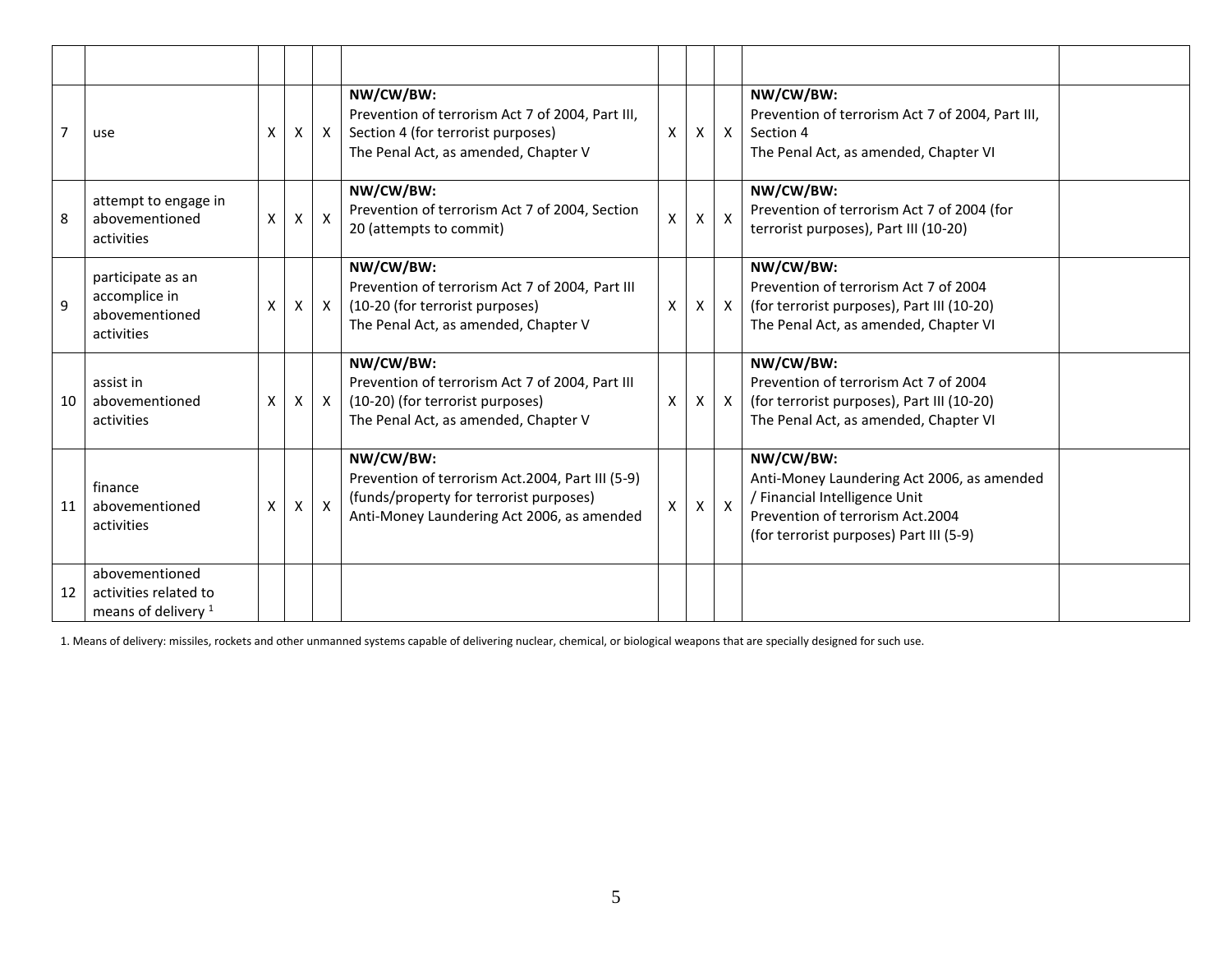#### **III. OP 3 (a) and (b) - Account for/Secure/Physically protect NW, CW and BW, including Related Materials <sup>2</sup>**

| <b>Measures to establish</b><br>domestic controls to prevent |                                                                                                        |                  |                            |         | National legal and/or regulatory framework                                                                                                                                                                                                                                                                                                                  |                     |                  | <b>Enforcement and civil/criminal penalties</b> |                                                                                                                                                                                                                                                                                                                                                                                                                          |                |
|--------------------------------------------------------------|--------------------------------------------------------------------------------------------------------|------------------|----------------------------|---------|-------------------------------------------------------------------------------------------------------------------------------------------------------------------------------------------------------------------------------------------------------------------------------------------------------------------------------------------------------------|---------------------|------------------|-------------------------------------------------|--------------------------------------------------------------------------------------------------------------------------------------------------------------------------------------------------------------------------------------------------------------------------------------------------------------------------------------------------------------------------------------------------------------------------|----------------|
|                                                              | the proliferation of NW, CW,<br>BW, and their means of<br>delivery; controls over<br>related materials | $\mathbf N$<br>W | $X$ /?<br>$\mathbf c$<br>W | B<br>W  | <b>Source document</b>                                                                                                                                                                                                                                                                                                                                      | N <sub>1</sub><br>W | $X$ /?<br>C<br>W | B.<br>W                                         | <b>Source document</b>                                                                                                                                                                                                                                                                                                                                                                                                   | <b>Remarks</b> |
| $\mathbf{1}$                                                 | Measures to account for<br>production                                                                  | X                | ?                          | $\cdot$ | NW:<br>INFCIRC/635 (SQP and AP)<br>CW:<br>Pesticide Control Act, 1996: Part III (measures<br>to account for pesticides $-$ see schedule 1)<br>Environment Protection Act 9 of 1994, and<br>regulations, Section 14(1) (manufacture<br>hazardous substance)<br>BW:<br>Pesticide Control Act, 1996: Part III                                                  |                     | ?                | $\overline{?}$                                  | CW:<br>Pesticide Control Act, 1996: Parts II, IV, V /<br>Pesticide Board / Director of Health Services<br>Environment Protection Act 9 of 1994, and<br>regulations, Section 14(3)<br>BW:<br>Pesticide Control Act, 1996: Parts II, IV, V/<br>Pesticide Board / Director of Health Services                                                                                                                               |                |
| $\overline{2}$                                               | Measures to account for<br>use                                                                         | $\mathsf{x}$     | ?                          | $\cdot$ | NW:<br>INFCIRC/635 (SQP and AP)<br>CW:<br>Pesticide Control Act, 1996: Part III (monitor<br>use of pesticides)<br>Environment Protection Act 9 of 1994, and<br>regulations, Section 14(1) (use of hazardous<br>substance)<br>BW:<br>Pesticide Control Act, 1996: Part III<br>Animal and Plant Biosecurity Act of 2014, Part<br>IX (biosecurity emergencies) |                     | ?                | $\ddot{?}$                                      | CW:<br>Pesticide Control Act, 1996: Parts II, IV, V/<br>Pesticide Board / Director of Health Services<br>Environment Protection Act 9 of 1994, and<br>regulations, Section 14(3)<br>BW:<br>Pesticide Control Act, 1996: Parts II, IV, V/<br>Pesticide Board / Director of Health Services<br>Animal and Plant Biosecurity Act of 2014, Parts<br>III, XI / Biosecurity Officer / Seychelles<br><b>Agricultural Agency</b> |                |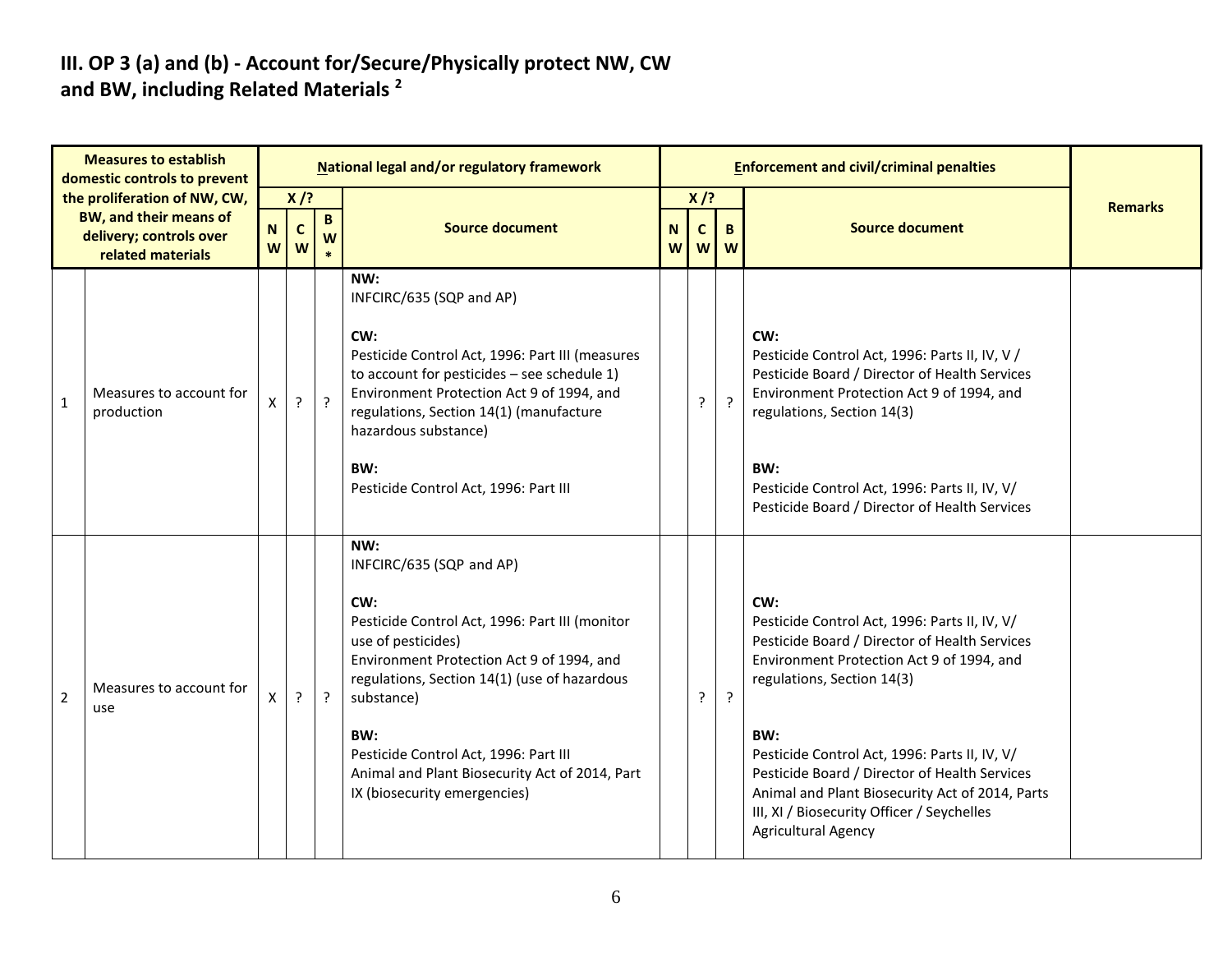| 3 | Measures to account for<br>storage   |        | ?              | $\cdot$        | NW:<br>INFCIRC/635 (SQP and AP)<br>CW:<br>Pesticide Control Act, 1996: Part III (regulations<br>to control storage of pesticides)<br>Environment Protection Act 9 of 1994, and<br>regulations, Section 14(1) (storage of<br>hazardous substance)<br>BW:<br>Pesticide Control Act, 1996: Part III (storage)                                                                                                              |        | ?          | $\cdot$     | CW:<br>Pesticide Control Act, 1996: Parts II, IV, V/<br>Pesticide Board / Director of Health Services<br>Environment Protection Act 9 of 1994, and<br>regulations, Section 14(3)<br>BW:<br>Pesticide Control Act, 1996: Parts II, IV, V/<br>Pesticide Board / Director of Health Services                                                                                                                                                                                              |  |
|---|--------------------------------------|--------|----------------|----------------|-------------------------------------------------------------------------------------------------------------------------------------------------------------------------------------------------------------------------------------------------------------------------------------------------------------------------------------------------------------------------------------------------------------------------|--------|------------|-------------|----------------------------------------------------------------------------------------------------------------------------------------------------------------------------------------------------------------------------------------------------------------------------------------------------------------------------------------------------------------------------------------------------------------------------------------------------------------------------------------|--|
| 4 | Measures to account for<br>transport | ?      | $\overline{?}$ | $\overline{?}$ | NW:<br>Maritime Zones Act 2 of 1999, as amended:<br>Article 16 (vessels carrying nuclear substance<br>or radioactive substances)<br>CW:<br>Pesticide Control Act, 1996: Part III (transport)<br>Environment Protection Act 9 of 1994, and<br>regulations, Section 14(1) (transportation)<br>BW:<br>Pesticide Control Act, 1996: Part III<br>Animal and Plant Biosecurity Act of 2014, Part<br>IV (vessels and aircraft) | ?      | $\ddot{?}$ | $\tilde{f}$ | NW:<br>Maritime Zones Act 2 of 1999, as amended: Part<br>V<br>CW:<br>Pesticide Control Act, 1996: Parts II, IV, V/<br>Pesticide Board / Director of Health Services<br>Environment Protection Act 9 of 1994, and<br>regulations, Section 14(3)<br>BW:<br>Pesticide Control Act, 1996: Parts II, IV, V/<br>Pesticide Board / Director of Health Services<br>Animal and Plant Biosecurity Act of 2014, Parts<br>III, XI / Biosecurity Officer / Seychelles<br><b>Agricultural Agency</b> |  |
| 5 | Measures to secure<br>production     | N<br>A |                |                | NW:<br>SQP                                                                                                                                                                                                                                                                                                                                                                                                              | N<br>A |            |             | NW:<br>SQP                                                                                                                                                                                                                                                                                                                                                                                                                                                                             |  |
| 6 | Measures to secure use               | N      |                | $\cdot$        | NW:<br>SQP<br>BW:<br>Animal and Plant Biosecurity Act of 2014, Part<br>IX, Section 108 (biosecurity emergencies)                                                                                                                                                                                                                                                                                                        | N<br>A |            | ?           | NW:<br>SQP<br>BW:<br>Animal and Plant Biosecurity Act of 2014, Parts,<br>III and XI / Biosecurity Officer / Seychelles<br><b>Agricultural Agency</b>                                                                                                                                                                                                                                                                                                                                   |  |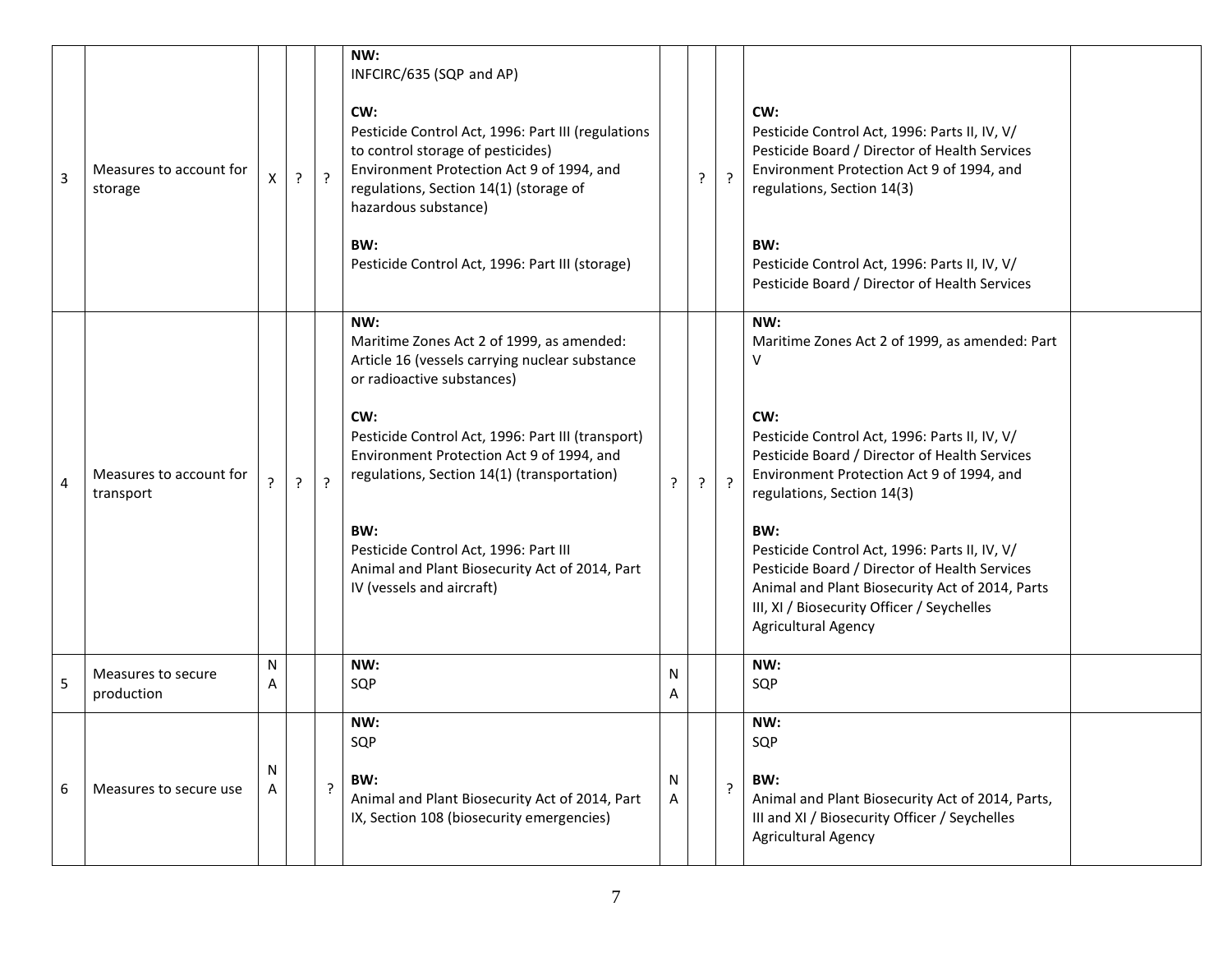| $\overline{7}$ | Measures to secure<br>storage   | N<br>Α            | ? | NW:<br>SQP<br>CW:<br>Pesticide Control Act, 1996: Part III, Section 14<br>(storage conditions)<br>BW:<br>Pesticide Control Act, 1996: Part III, Section 14 | ${\sf N}$<br>A | $\cdot$ | $\cdot$ | NW:<br>SQP<br>CW:<br>Pesticide Control Act, 1996: Parts II, IV, V/<br>Pesticide Board / Director of Health Services<br>BW:<br>Pesticide Control Act, 1996: Parts II, IV, V/<br>Pesticide Board / Director of Health Services |  |
|----------------|---------------------------------|-------------------|---|------------------------------------------------------------------------------------------------------------------------------------------------------------|----------------|---------|---------|------------------------------------------------------------------------------------------------------------------------------------------------------------------------------------------------------------------------------|--|
| 8              | Measures to secure<br>transport | ?                 |   | NW:<br>Maritime Zones Act 2 of 1999, as amended:<br>Article 16 (suspend innocent passage for<br>protection of security of Seychelles)                      | 7              |         |         | NW:<br>Maritime Zones Act 2 of 1999, as amended: Part<br>٧                                                                                                                                                                   |  |
| $\overline{9}$ | Physical protection<br>measures | $\mathsf{N}$<br>A |   | NW:<br>SQP                                                                                                                                                 | N<br>A         |         |         | NW:<br>SQP                                                                                                                                                                                                                   |  |
| 10             | Personnel Reliability           |                   |   |                                                                                                                                                            |                |         |         |                                                                                                                                                                                                                              |  |

2. Related materials: materials, equipment and technology covered by relevant multilateral treaties and arrangements, or included on national control lists, which could be used for the design, development, production or use of nuclear, chemical and biological weapons and their means of delivery.

\* Information required in this section may also be available in the State's Confidence Building Measures report, if submitted to the BWC Implementation Support Unit (online at: [http://www.unog.ch/80256EE600585943/\(httpPages\)/4FA4DA37A55C7966C12575780055D9E8?OpenDocument\)](http://www.unog.ch/80256EE600585943/(httpPages)/4FA4DA37A55C7966C12575780055D9E8?OpenDocument)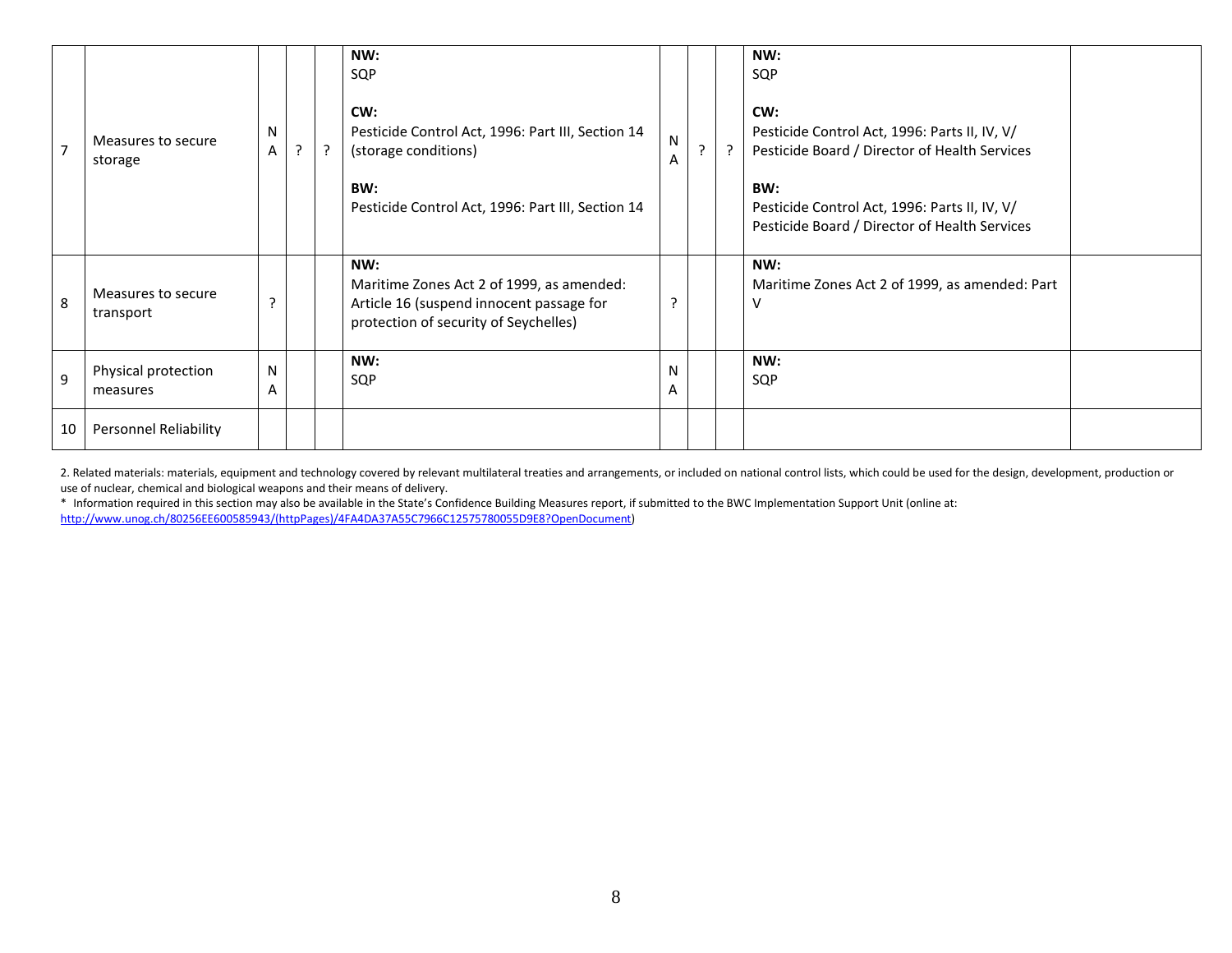### **IV. OP 3 (a) and (b) - Account for/Secure/Physically protect NW including Related Materials (NW specific)**

| <b>Measures to establish</b><br>domestic controls to prevent<br>the proliferation of NW, and<br>their means of delivery;<br>controls over related<br>materials |                                                                                                                                                                   | <b>Source document</b>                                                                                                           |  |  |  |  |
|----------------------------------------------------------------------------------------------------------------------------------------------------------------|-------------------------------------------------------------------------------------------------------------------------------------------------------------------|----------------------------------------------------------------------------------------------------------------------------------|--|--|--|--|
| 1                                                                                                                                                              | National regulatory<br>authority                                                                                                                                  | Nuclear Safety and Radiation Protection Authority                                                                                |  |  |  |  |
| $\overline{2}$                                                                                                                                                 | Licensing of nuclear<br>installations/entities/<br>use of materials                                                                                               | Companies (Special Licenses) Act, 2003                                                                                           |  |  |  |  |
| 3                                                                                                                                                              | IAEA Safeguards<br>Agreements                                                                                                                                     | Safeguards Agreement in force 19 July 2004<br>Additional Protocol: in force 13 October 2004<br>SQP: Amended: 31 October 2006     |  |  |  |  |
| 4                                                                                                                                                              | <b>IAEA Code of Conduct</b><br>on Safety and Security<br>of Radioactive Sources                                                                                   |                                                                                                                                  |  |  |  |  |
| 5                                                                                                                                                              | Supplementary<br>Guidance on the Import<br>and Export of<br>Radioactive Sources of<br>the Code of Conduct on<br>the Safety and Security<br>of Radioactive Sources |                                                                                                                                  |  |  |  |  |
| 6                                                                                                                                                              | IAEA Incident and<br><b>Trafficking Database</b>                                                                                                                  |                                                                                                                                  |  |  |  |  |
| $\overline{7}$                                                                                                                                                 | <b>Integrated Nuclear</b><br><b>Security Support Plan</b><br>(INSSP) / International<br><b>Physical Protection</b><br><b>Advisory Service (IPAS)</b>              |                                                                                                                                  |  |  |  |  |
| 8                                                                                                                                                              | Applying the physical<br>protection<br>recommendations in<br>INFCIRC/225/Rev.5                                                                                    |                                                                                                                                  |  |  |  |  |
| $\mathbf{q}$                                                                                                                                                   | <b>Other Agreements</b><br>related to IAEA                                                                                                                        | Revised Supplementary Agreements Concerning the Provision of Technical Assistance by the IAEA (RSA) in force 26 October<br>2006. |  |  |  |  |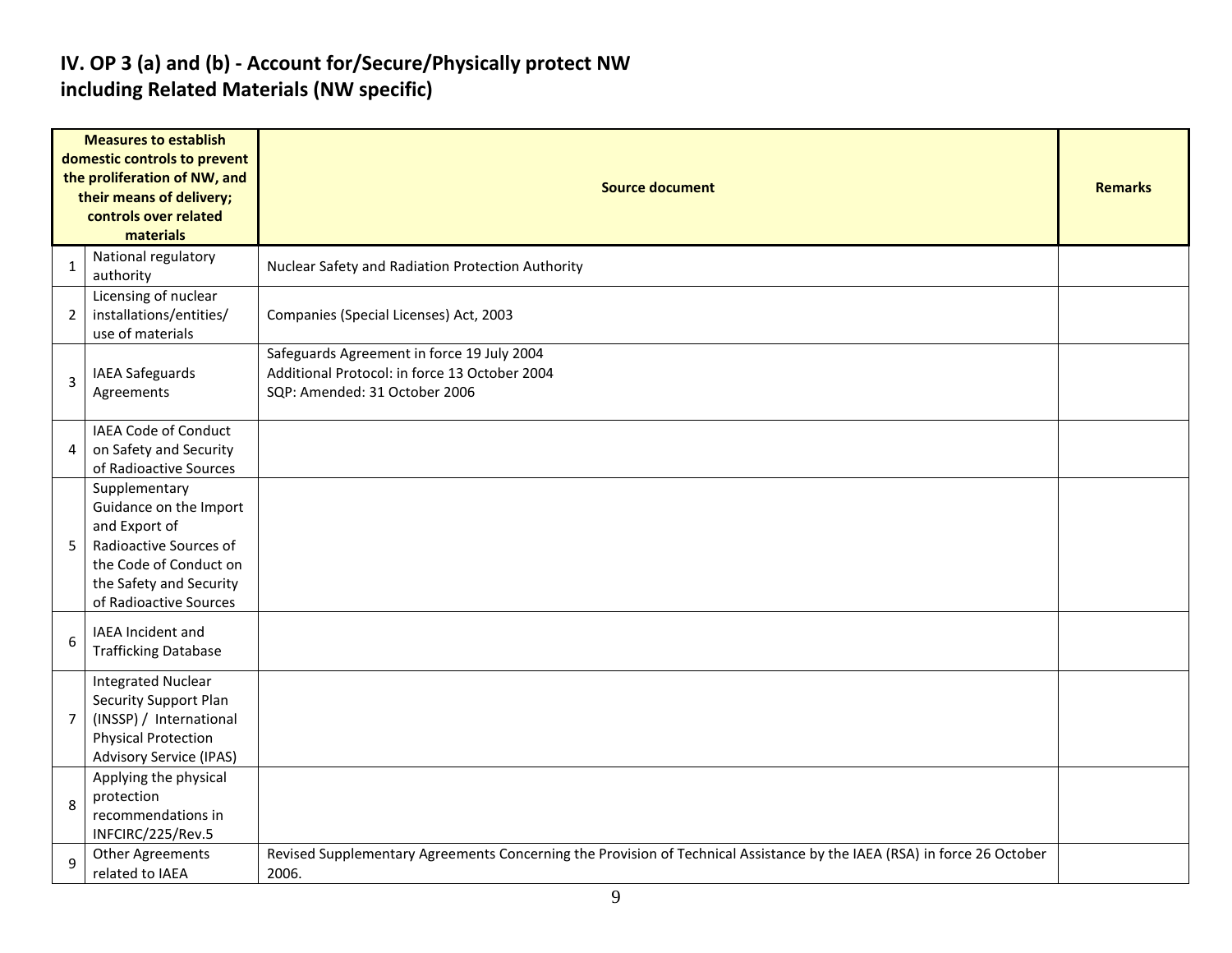|    |                                                    | African Regional Cooperative Agreement for Research Development and Training related to Nuclear Science and<br>Technology (AFRA) - Fifth Extension in force 23 June 2016 |  |
|----|----------------------------------------------------|--------------------------------------------------------------------------------------------------------------------------------------------------------------------------|--|
|    | National legislation and<br>regulations related to |                                                                                                                                                                          |  |
| 10 | nuclear material<br>including CPPNM                |                                                                                                                                                                          |  |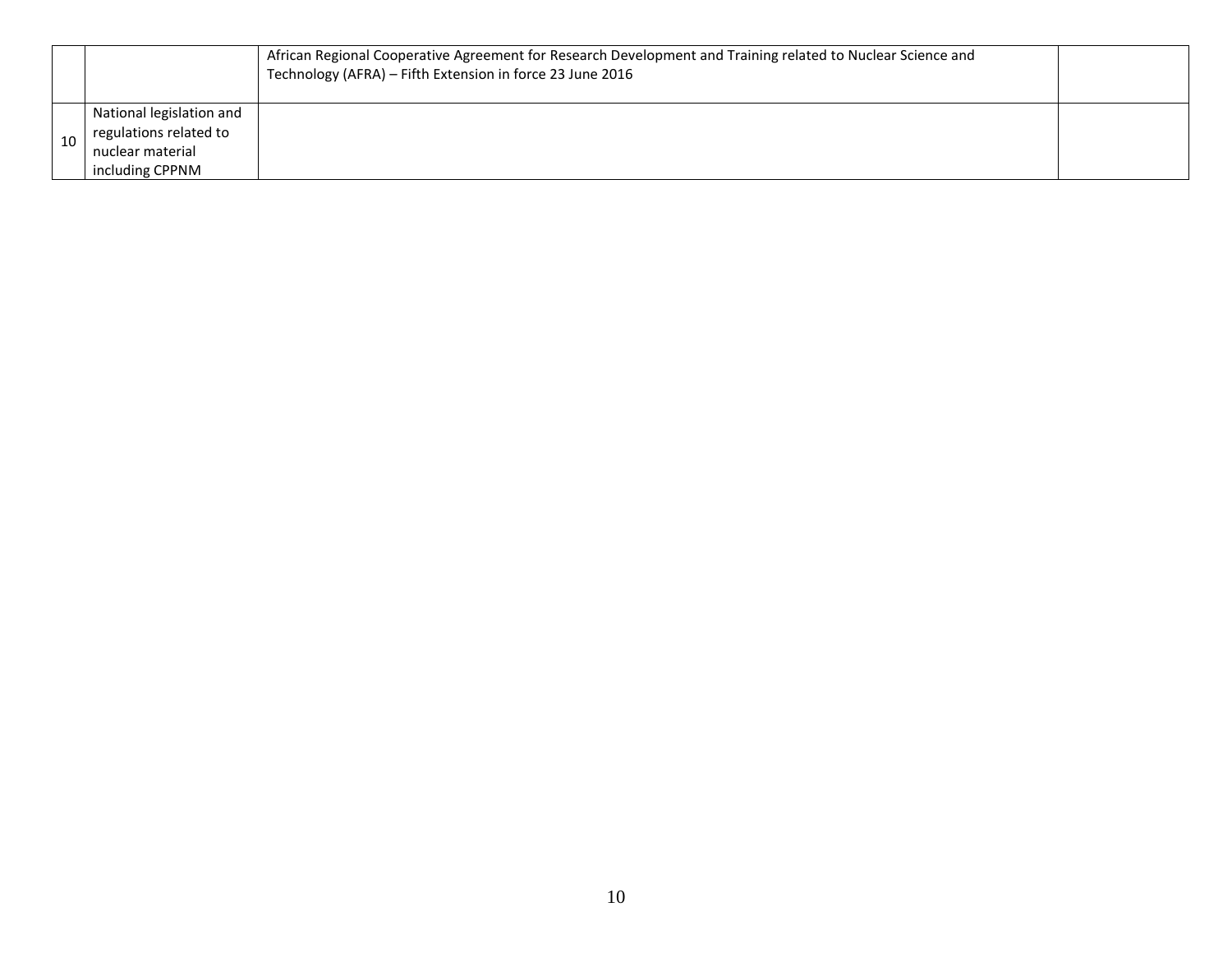### **V. OP 3 (a) and (b) - Account for/Secure/Physically protect CW including Related Materials (CW specific)**

| <b>Measures to establish</b><br>domestic controls to prevent<br>the proliferation of CW, and<br>their means of delivery;<br>controls over related<br>materials |                                                                                                                     | Source document                                                                                                                                                                                                                                                 | <b>Remarks</b> |
|----------------------------------------------------------------------------------------------------------------------------------------------------------------|---------------------------------------------------------------------------------------------------------------------|-----------------------------------------------------------------------------------------------------------------------------------------------------------------------------------------------------------------------------------------------------------------|----------------|
|                                                                                                                                                                | National CWC authority                                                                                              | Ministry of Foreign Affairs                                                                                                                                                                                                                                     |                |
|                                                                                                                                                                | Licensing/registration of<br>installations/facilities/<br>persons/entities/use/<br>handling of related<br>materials | Companies (Special Licenses) Act, 2003<br>Pesticide Control Act, 1996: Part III, Section 15, Parts II, IV, V/ Pesticide Board / Director of Health Services<br>Environment Protection Act 9 of 1994, its Environment Protection Regulations of 1996, Schedule 1 |                |
|                                                                                                                                                                | Old or abandoned<br>chemical weapons                                                                                |                                                                                                                                                                                                                                                                 |                |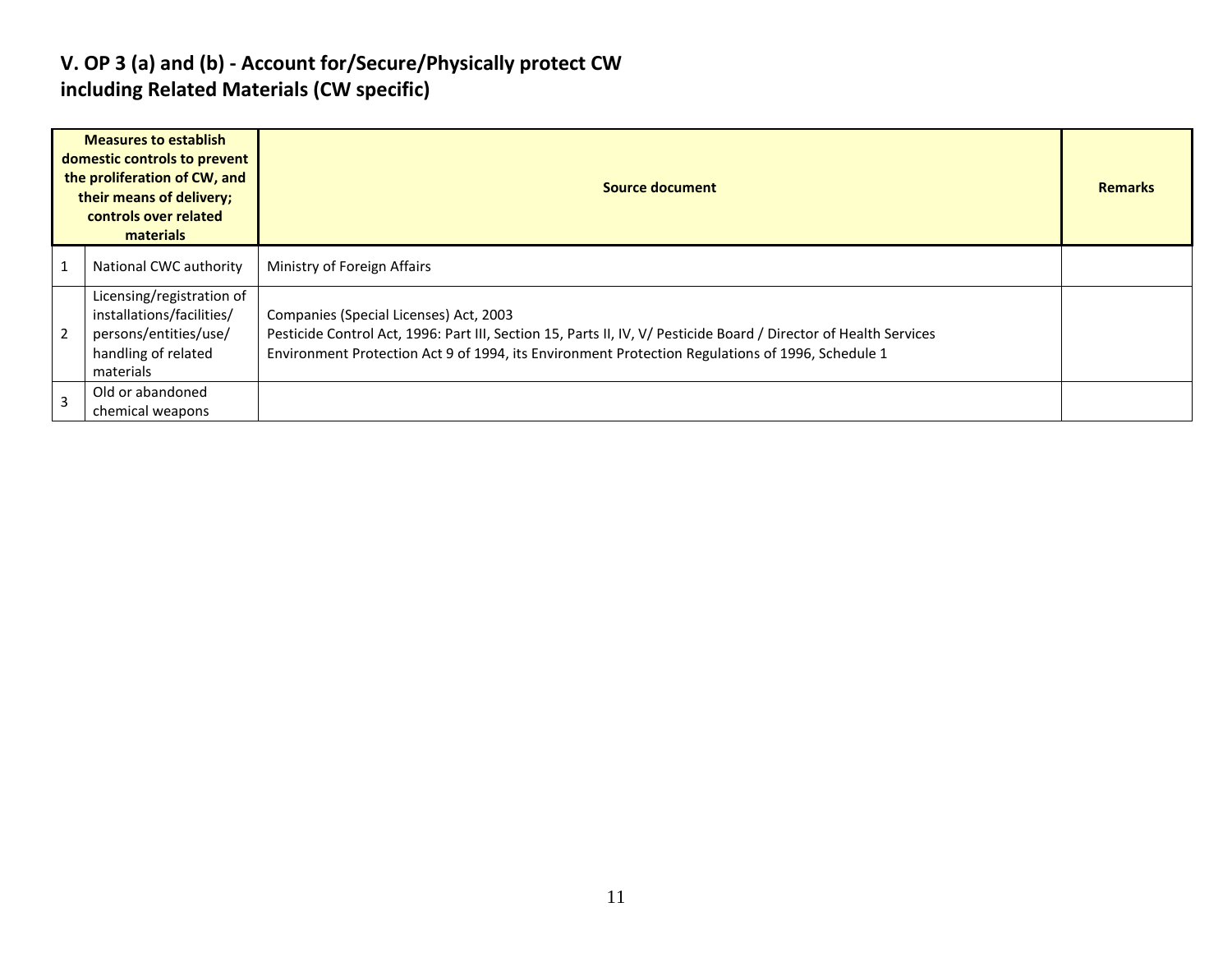### **VI. OP 3 (a) and (b) - Account for/Secure/Physically protect BW including Related Materials (BW specific)**

| <b>Measures to establish</b><br>domestic controls to prevent<br>the proliferation of BW, their<br>means of delivery; controls<br>over related materials | Source document                                                                                                                                                                                                                                                                                         |  |  |  |  |
|---------------------------------------------------------------------------------------------------------------------------------------------------------|---------------------------------------------------------------------------------------------------------------------------------------------------------------------------------------------------------------------------------------------------------------------------------------------------------|--|--|--|--|
| Licensing/registration of<br>installations/facilities/<br>persons/entities/use/<br>handling of materials                                                | Companies (Special Licenses) Act, 2003<br>Pesticide Control Act, 1996: Part III, Section 15, Parts II, IV, V/ Pesticide Board / Director of Health Services<br>Animal and Plant Biosecurity Act of 2014, Sections 7, 23, Parts III, XI / Biosecurity Officer / Seychelles<br><b>Agricultural Agency</b> |  |  |  |  |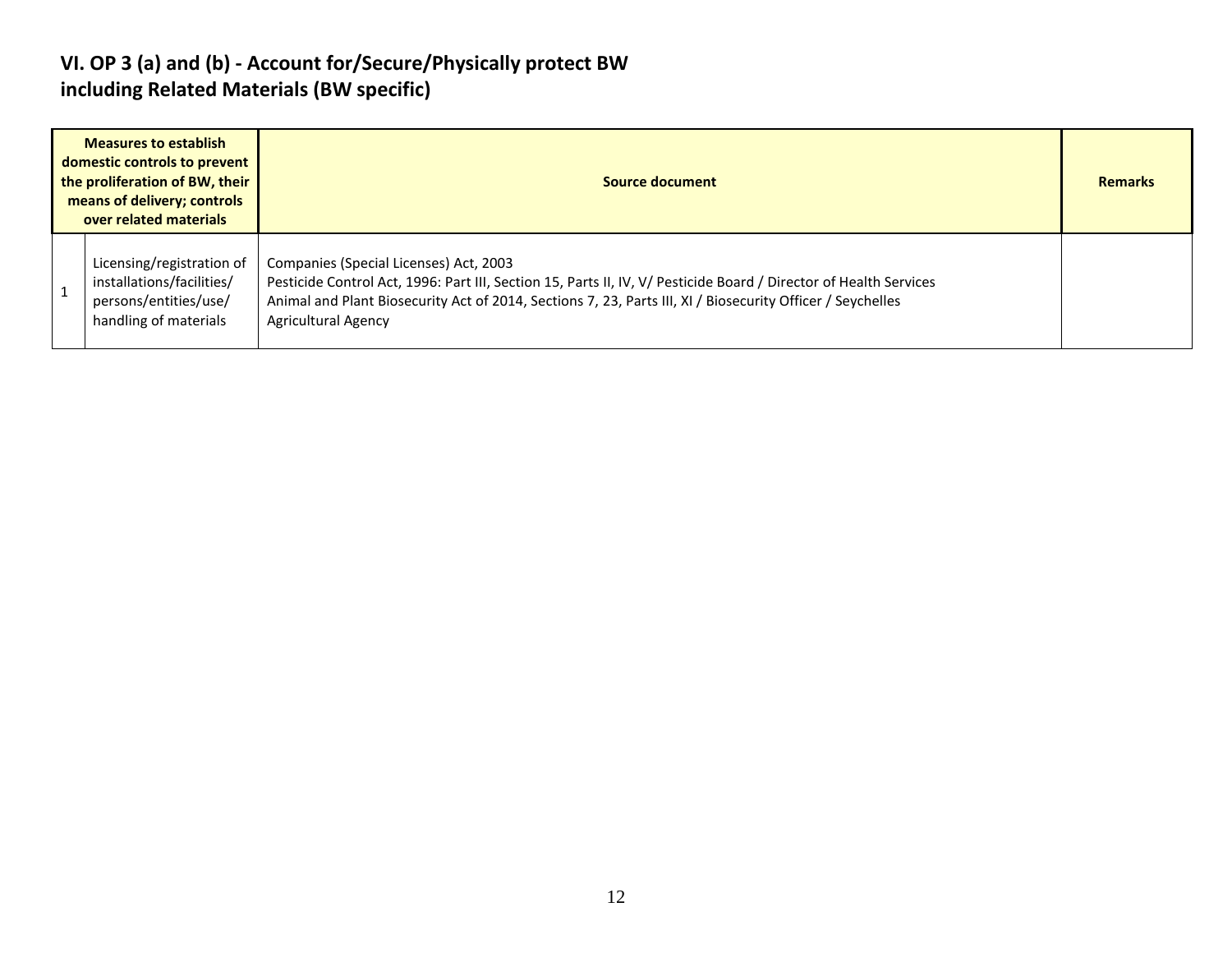# **VII. OP 3 (c) and (d) and related matters from OP 6 - Controls of NW,**

### **CW and BW, including Related Materials**

| <b>Border controls and export</b><br>and trans-shipment controls<br>to prevent the proliferation<br>of nuclear, chemical and<br>biological weapons and their<br>means of delivery including<br>related materials |                                                                                   | <b>National legal framework</b> |                  |              |                                                                                                                                        |        |              |              |                                                                                                                                                                                                      |                |
|------------------------------------------------------------------------------------------------------------------------------------------------------------------------------------------------------------------|-----------------------------------------------------------------------------------|---------------------------------|------------------|--------------|----------------------------------------------------------------------------------------------------------------------------------------|--------|--------------|--------------|------------------------------------------------------------------------------------------------------------------------------------------------------------------------------------------------------|----------------|
|                                                                                                                                                                                                                  |                                                                                   | $X$ /?                          |                  |              |                                                                                                                                        | $X$ /? |              |              |                                                                                                                                                                                                      |                |
|                                                                                                                                                                                                                  |                                                                                   | N<br>W                          | $\mathbf c$<br>W | B<br>W       | <b>Source document</b>                                                                                                                 | N<br>W | C<br>W       | B<br>W       | <b>Source document</b>                                                                                                                                                                               | <b>Remarks</b> |
| $1\,$                                                                                                                                                                                                            | Border control to<br>detect, deter, prevent<br>and combat illicit<br>trafficking  | X                               | $\mathsf{X}$     | $\mathsf{X}$ | NW/CW/BW:<br>Customs Management Act 22 of 2011, as<br>amended, Article 10, Part V<br>NW:<br>Maritime Zones Act 2 of 1999, as amended   | X      | $\mathsf{X}$ | $\mathsf{X}$ | NW/CW/BW:<br>Customs Management Act 22 of 2011, as<br>amended, Part XIII (Offences / Penalties)<br>(Assistant Commissioner of Customs)<br>NW:<br>Maritime Zones Act 2 of 1999, as amended:<br>Part V |                |
|                                                                                                                                                                                                                  |                                                                                   |                                 |                  |              | BW:<br>Animal and Plant Biosecurity Act of 2014, Part<br>V (biosecurity border control)                                                |        |              |              | BW:<br>Animal and Plant Biosecurity Act of 2014, Parts<br>III, XI / Biosecurity Officer / Seychelles<br><b>Agricultural Agency</b>                                                                   |                |
| $\mathbf 2$                                                                                                                                                                                                      | Law enforcement to<br>detect, deter, prevent<br>and combat illicit<br>trafficking | X                               | $\mathsf{X}$     | $\mathsf{X}$ | NW/CW/BW:<br>Customs Management Act 22 of 2011, as<br>amended, Part XIII<br>NW:<br>Maritime Zones Act 2 of 1999, as amended:<br>Part V | X      | $\mathsf{X}$ | $\mathsf X$  | NW/CW/BW:<br><b>Assistant Commissioner of Customs</b><br>NW:<br><b>Port Authorities</b>                                                                                                              |                |
| 3                                                                                                                                                                                                                | Border control detection<br>measures                                              |                                 |                  |              |                                                                                                                                        | ?      |              | $\cdot$      | NW/CW/BW:<br>ASYCUDA World                                                                                                                                                                           |                |
| 4                                                                                                                                                                                                                | Control of brokering                                                              |                                 |                  |              |                                                                                                                                        |        |              |              |                                                                                                                                                                                                      |                |
| 5                                                                                                                                                                                                                | Export control<br>legislation in place                                            | ?                               | $\tilde{?}$      | ?            | NW/CW/BW:<br>Customs Management Act 22 of 2011, as<br>amended, Part XI                                                                 | ?      | ?            | $\cdot$      | NW/CW/BW:<br>Customs Management Act 22 of 2011, as<br>amended, Part XIII                                                                                                                             |                |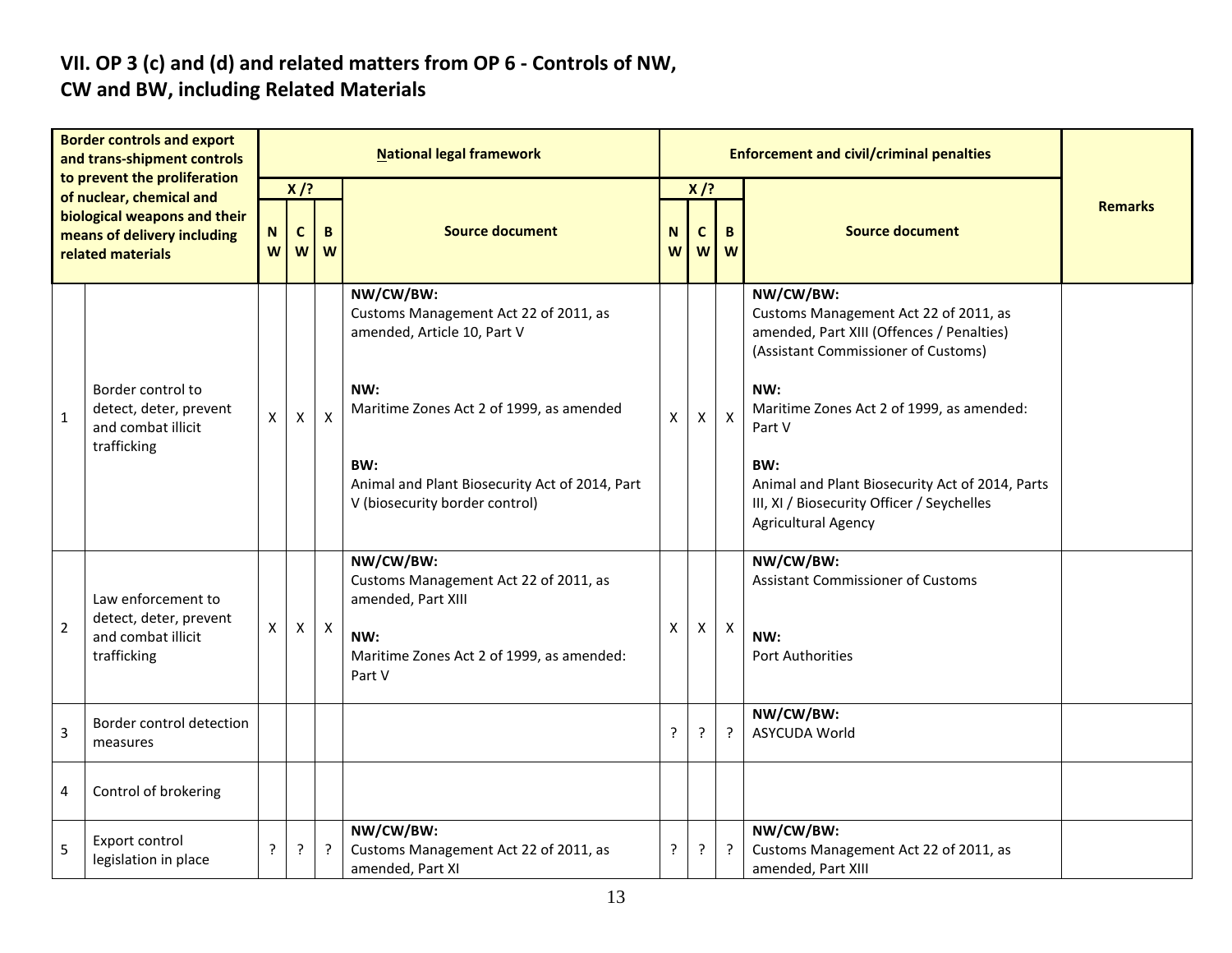|                |                                                            |             |         |                | BW:<br>Animal and Plant Biosecurity Act of 2014, Part<br>X                                                                                                    |                |   |                | BW:<br>Animal and Plant Biosecurity Act of 2014,<br>Part XI                                                                            |  |
|----------------|------------------------------------------------------------|-------------|---------|----------------|---------------------------------------------------------------------------------------------------------------------------------------------------------------|----------------|---|----------------|----------------------------------------------------------------------------------------------------------------------------------------|--|
| 6              | Licensing provisions and<br>Authority                      |             |         | ?              | BW:<br>Animal and Plant Biosecurity Act of 2014, Parts<br>VI (import permit), X (export clearance - art<br>118)                                               |                |   | $\overline{?}$ | BW:<br>Animal and Plant Biosecurity Act of 2014,<br>Part XI<br>Director of Biosecurity / Biosecurity Officer                           |  |
| $\overline{7}$ | Control lists of<br>materials, equipment<br>and technology | $\cdot$     | $\cdot$ | $\ddot{?}$     | NW/CW/BW:<br>Customs management (Prohibited and<br>Restricted Goods) Regulations of 2014<br>BW:<br>Animal and Plant Biosecurity Act of 2014,<br>Section 20(1) |                |   | $\overline{?}$ | BW:<br>Animal and Plant Biosecurity Act of 2014, Part<br>XI                                                                            |  |
| 8              | Intangible technology<br>transfers                         |             |         |                |                                                                                                                                                               |                |   |                |                                                                                                                                        |  |
| 9              | Inclusion of means of<br>delivery                          |             |         |                |                                                                                                                                                               |                |   |                |                                                                                                                                        |  |
| 10             | End-user controls                                          |             |         |                |                                                                                                                                                               |                |   |                |                                                                                                                                        |  |
| 11             | Catch all clause                                           |             |         |                |                                                                                                                                                               |                |   |                |                                                                                                                                        |  |
| 12             | Transit control                                            | ?           | $\cdot$ | $\overline{?}$ | NW/CW/BW:<br>Customs Management Act 22 of 2011, as<br>amended, Part VII (transit procedures)<br>NW:<br>Maritime Zones Act, 1999, as amended,<br>Section 16(4) | $\cdot$        | ŗ | $\cdot$        | NW/CW/BW:<br>Customs Management Act 22 of 2011, as<br>amended, Part XIII<br>NW:<br>Maritime Zones Act, 1999, as amended,<br>Section 24 |  |
| 13             | Trans-shipment control                                     | $\tilde{f}$ | $\cdot$ | $\overline{?}$ | NW/CW/BW:<br>Customs Management Act 22 of 2011, as<br>amended, Part VII (transshipment procedures)                                                            | $\overline{?}$ | ? | $\overline{?}$ | NW/CW/BW:<br>Customs Management Act 22 of 2011, as<br>amended, Part XIII                                                               |  |
| 14             | Re-export control                                          |             |         |                |                                                                                                                                                               |                |   |                |                                                                                                                                        |  |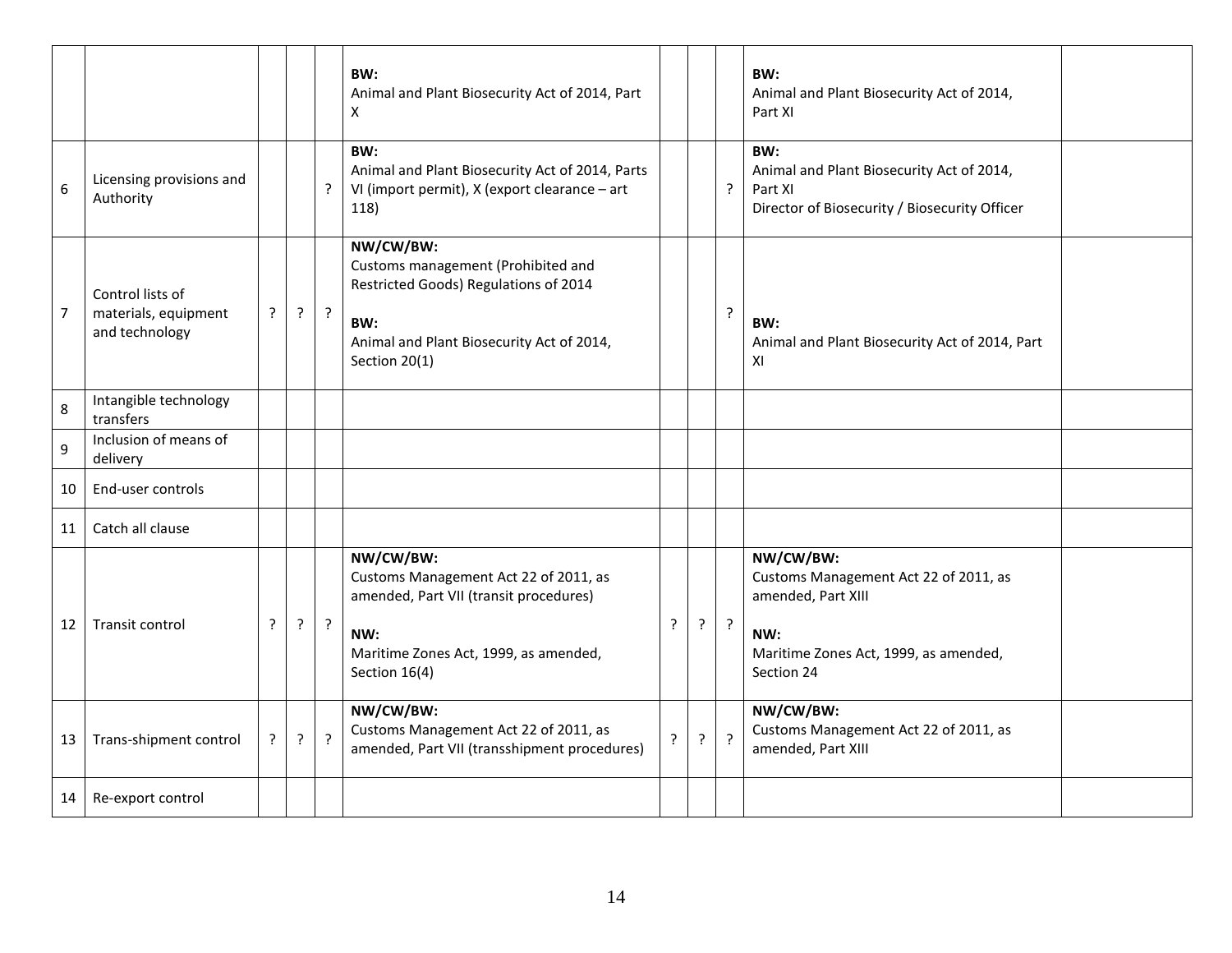| 15 | Control over financing of<br>exports/transhipments<br>that would contribute to<br>proliferation                                        | X | X | X | NW/CW/BW:<br>Anti-Money Laundering act 2006<br>Prevention of terrorism Act.2004<br>(for terrorist purposes) | X | X | X | NW/CW/BW:<br>Anti-Money Laundering act 2006<br>Prevention of terrorism Act.2004<br>(for terrorist purposes) Part III 9 |  |
|----|----------------------------------------------------------------------------------------------------------------------------------------|---|---|---|-------------------------------------------------------------------------------------------------------------|---|---|---|------------------------------------------------------------------------------------------------------------------------|--|
| 16 | Control over services<br>related to exports/<br>transhipments that<br>would contribute to<br>proliferation including<br>transportation |   |   |   |                                                                                                             |   |   |   |                                                                                                                        |  |